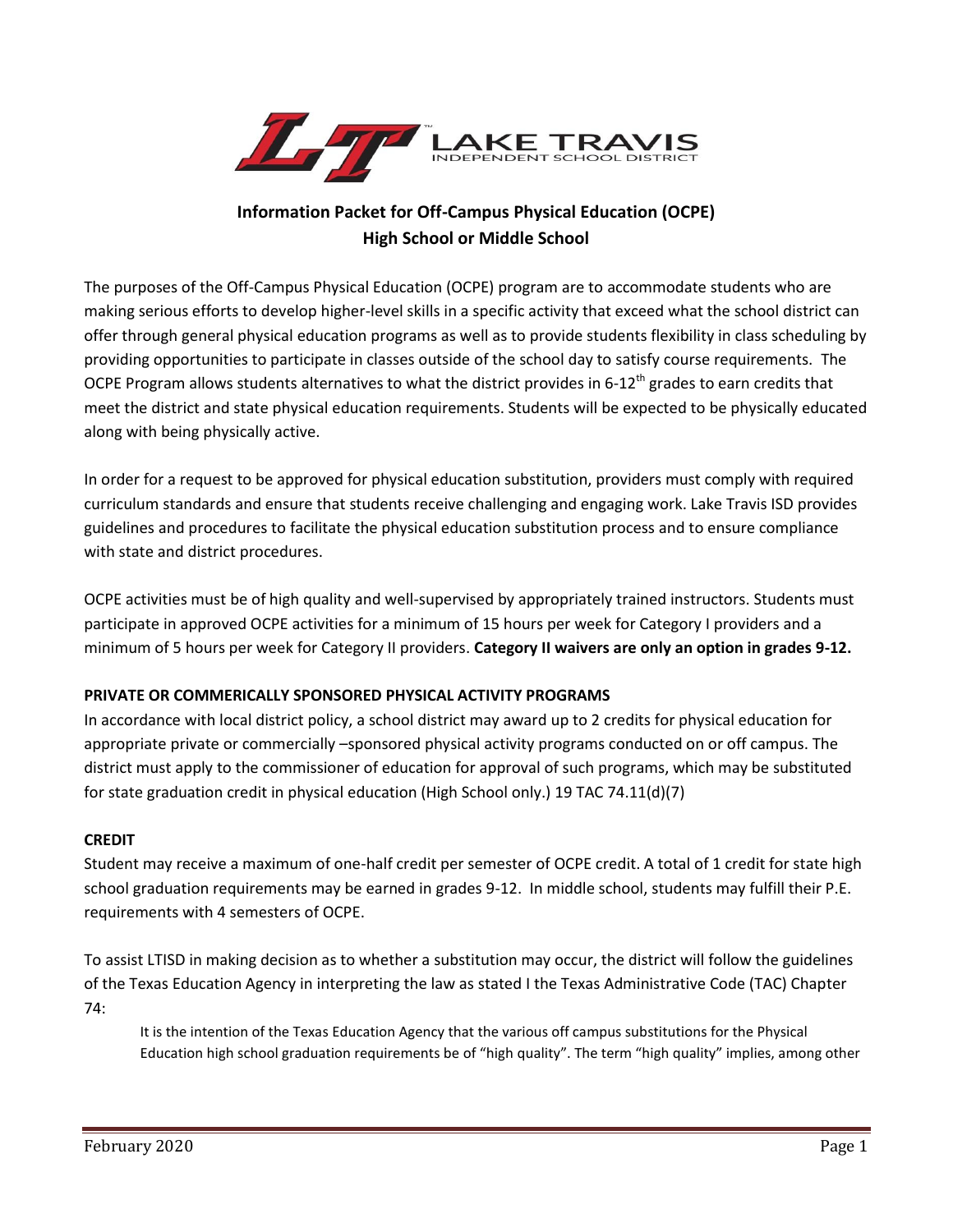things, *that the substitution activity is in congruence with the Physical Education Texas Essential Knowledge and Skills (TEKS) as closely as possible, if not above and beyond the rigor of the standards.* 

### **PLEASE REVIEW THESE LTISD GUIDELINES BEFORE APPLYING TO THE PROGRAM**

**IMPORTANT INFORMATION: Students entering the 6th grade,** who are applying for a P.E. Waiver, must first pass the sixth grade Health Exam for Acceleration; there are several opportunities for students to take this test with the district, free of charge, within given testing windows. Please ask your school counselor for more informatio[n.](https://goo.gl/jBm8M3)

- Time on task will be no less than **five (5) hours per week** of intense professionally supervised training per week and a minimum of eighty (80) hours per semester for **Category II level**
- Time on task will be no less than fifteen (**15) hours per week** of intense professionally supervised training per week and a minimum of one hundred thirty five (135) hours per semester for **Category I level**
- No more than 6 hours of tournament play or competition may be included in the designated hours per week
- Parents are responsible for providing transportation to and from the physical activity program for Category I activities when released from the last period of the school day
- If students fail to complete a semester in the OCPE program, he or she may lose the option of participating in this program in the future
- Numerical grades will not be awarded, only grades of "P" for passing or "F" for failing each grading period
- Students who work at the location in which they are also receiving credit for physical education may not include work hours
- Failing an OCPE class will have University Interscholastic League (UIL) implications
- Participation in the OPCE Program may have UIL eligibility implications. It is the responsibility of the parent or guardian to contact the UIL at (512) 471-5883 to determine eligibility status
- Providers must be approved by the **Lake Travis ISD School Board**. The physical activity program conducted by a private or commercially sponsored center must provide both instructional and physical activities. Providers will be expected to have copies of the age/grade appropriate Texas Essential Knowledge and Skills (TEKS) for Physical Education and show evidence of inclusion into the instruction provided. Copies of the TEKS may be obtained at the following links:

<http://ritter.tea.state.tx.us/rules/tac/chapter116/ch116b.html>(middle school) or <http://ritter.tea.state.tx.us/rules/tac/chapter116/ch116c.html>(high school)

 The Provider Application must be completed and returned to LTISD for review and consideration. Applications should be mailed or hand-delivered to: